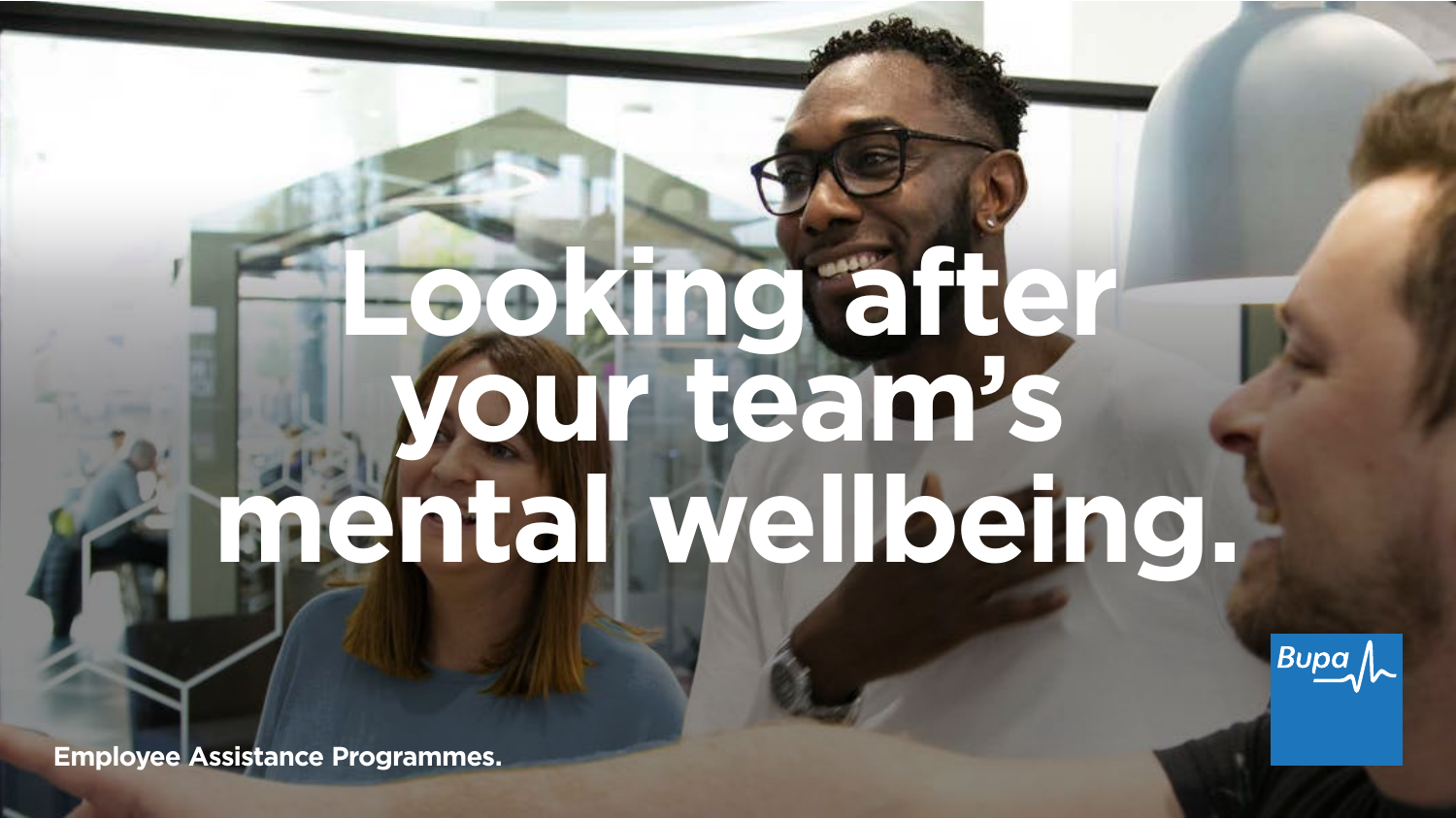# **Why offer employee assistance?**

Stresses and strains of life and work can take their toll on employees. Their emotional wellbeing can suffer, potentially affecting performance and productivity. Sharing a problem in confidence can help to put things in perspective.

![](_page_1_Picture_2.jpeg)

# **15.4 million**

working days lost in 2017/18 due to work-related stress, anxiety or depression.

Source: hse.gov.uk

Research shows that a proactive intervention like an EAP service delivers

# **a return of £6 for every £1 invested.**

Source: [www2.deloitte.com/content/dam/Deloitte/uk](https://www2.deloitte.com/content/dam/Deloitte/uk)/ Documents/public-sector/deloitte-uk-mental-health employers-monitor-deloitte-oct-2017.pdf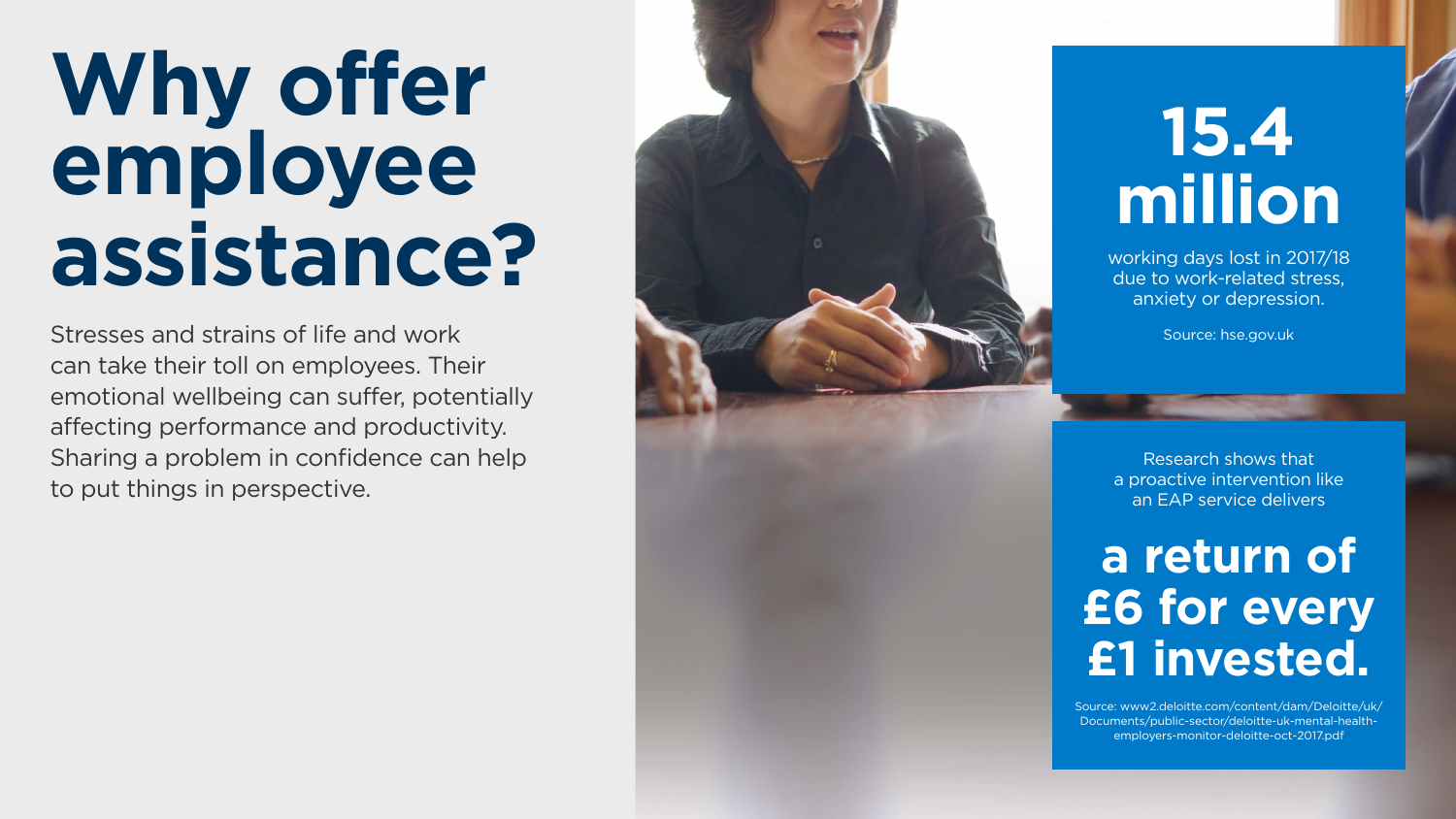# **What does it mean for you and your employees?**

![](_page_2_Picture_1.jpeg)

### Access to trained **A Concess 1 and A Domine support is** A healthier, **clinicians and experts and experts the click away clinicians and experts the clinicians and experts the click away**

![](_page_2_Picture_4.jpeg)

and treatment. The state of the state of the Behavioural Therapy (cCBT) and treatment. The organisation. Our trained clinicians can Self-assess online to gain access to **Earlier access to mental Feel confident that we'll look** provide a listening ear and guide either Emotional Wellbeing Online health support could have after your employees' mental your employees to the most **the most** for help coping with day-to-day a positive impact on health and wellbeing and help appropriate support and life or computerised Cognitive absence and productivity absence and productivity them feel supported. supported by a Bupa therapist.

![](_page_2_Picture_7.jpeg)

![](_page_2_Picture_10.jpeg)

![](_page_2_Picture_11.jpeg)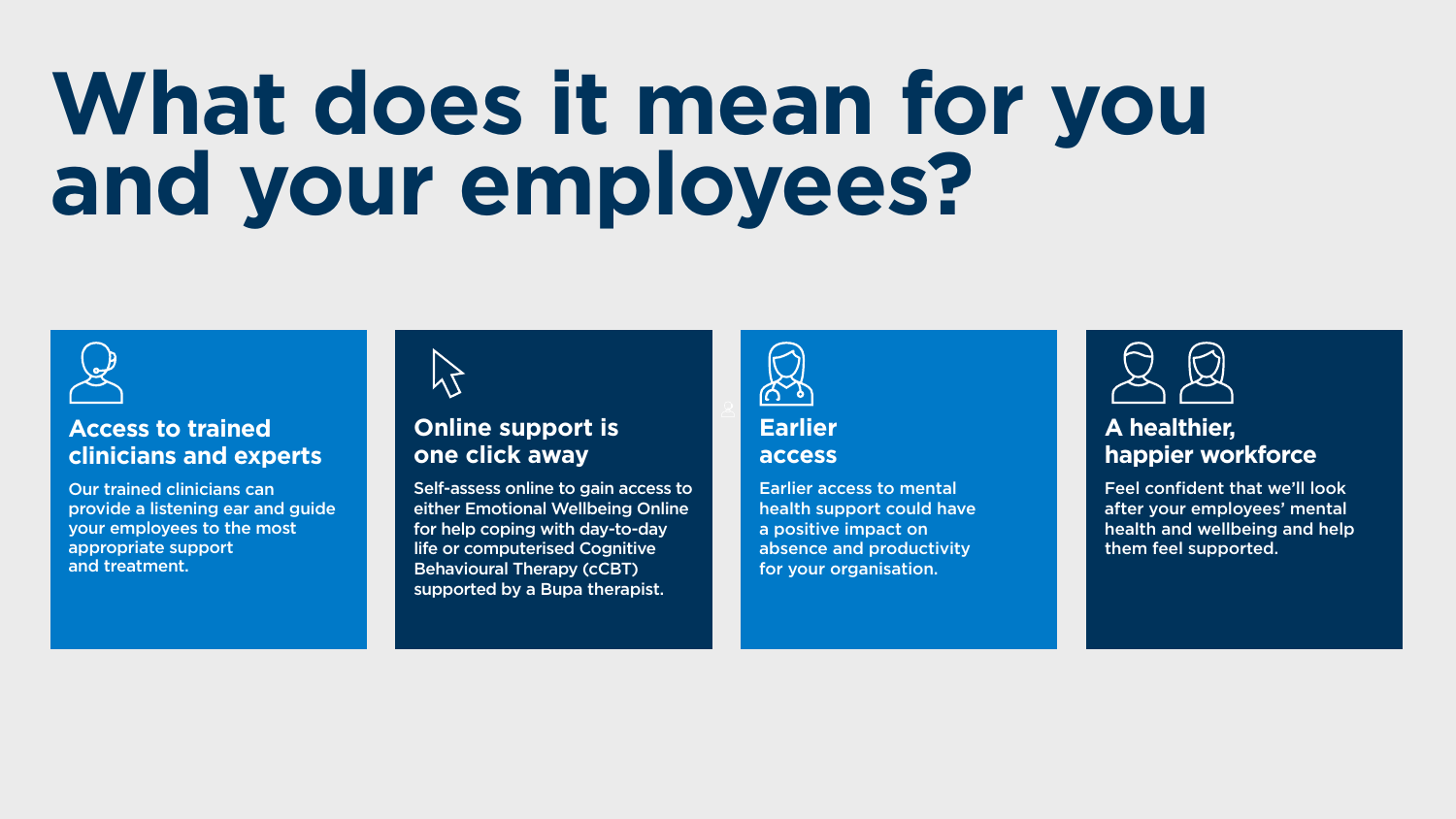# **How does it work?**

![](_page_3_Picture_9.jpeg)

![](_page_3_Picture_10.jpeg)

![](_page_3_Picture_11.jpeg)

![](_page_3_Picture_12.jpeg)

![](_page_3_Picture_13.jpeg)

First time resolution Support options Guidance to treatment options counselling over the phone and such as short-term therapy such as short-term therapy

![](_page_3_Picture_16.jpeg)

Your employees can access our support over the phone or online, whichever makes them feel most comfortable.

![](_page_3_Picture_2.jpeg)

Confidential telephone consultation with a qualified clinician

 $\sqrt{}$  $\times$   $-$ 

and practical support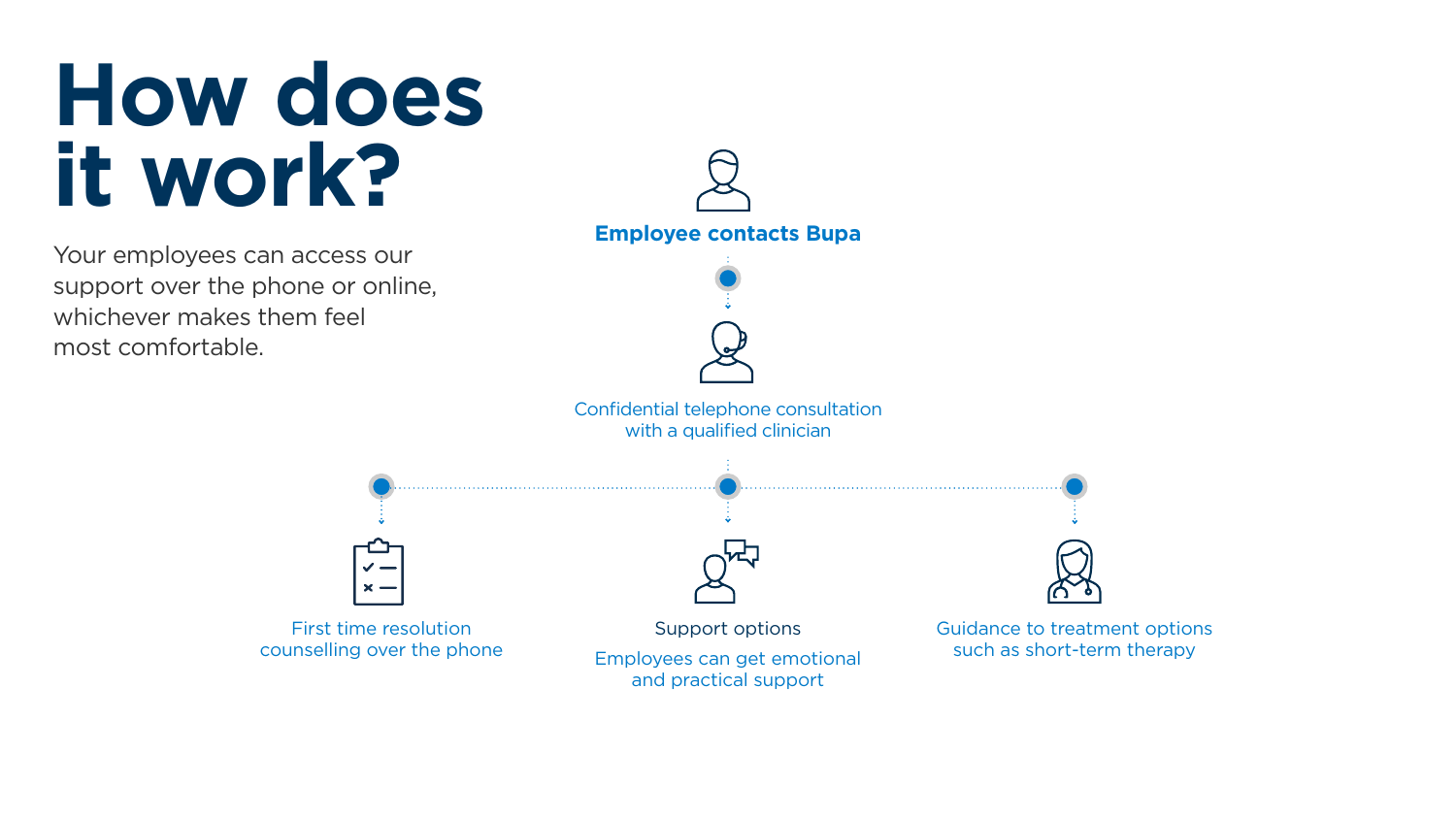![](_page_4_Picture_9.jpeg)

### **Emotional support**

If your employees are experiencing something that's causing them stress, worry or upset, they can speak to a trained counsellor.

- relationship worries
- difficulties at work
- bereavement
- anxiety and depression
- addiction and substance abuse

Here are just some of the problems they can help with:

> †Information only services. Legal and fnancial specialist helplines will only provide factual information and signposting to help you make an informed decision and cannot provide regulated advice which would need to be sourced separately.

![](_page_4_Picture_23.jpeg)

### **Practical support**

The helpline can also support with the practical side of life.

Your employees can speak to a team of experts who'll give them the facts they need to make informed decisions on things like:

- money management†
- landlord disputes
- divorce
- consumer rights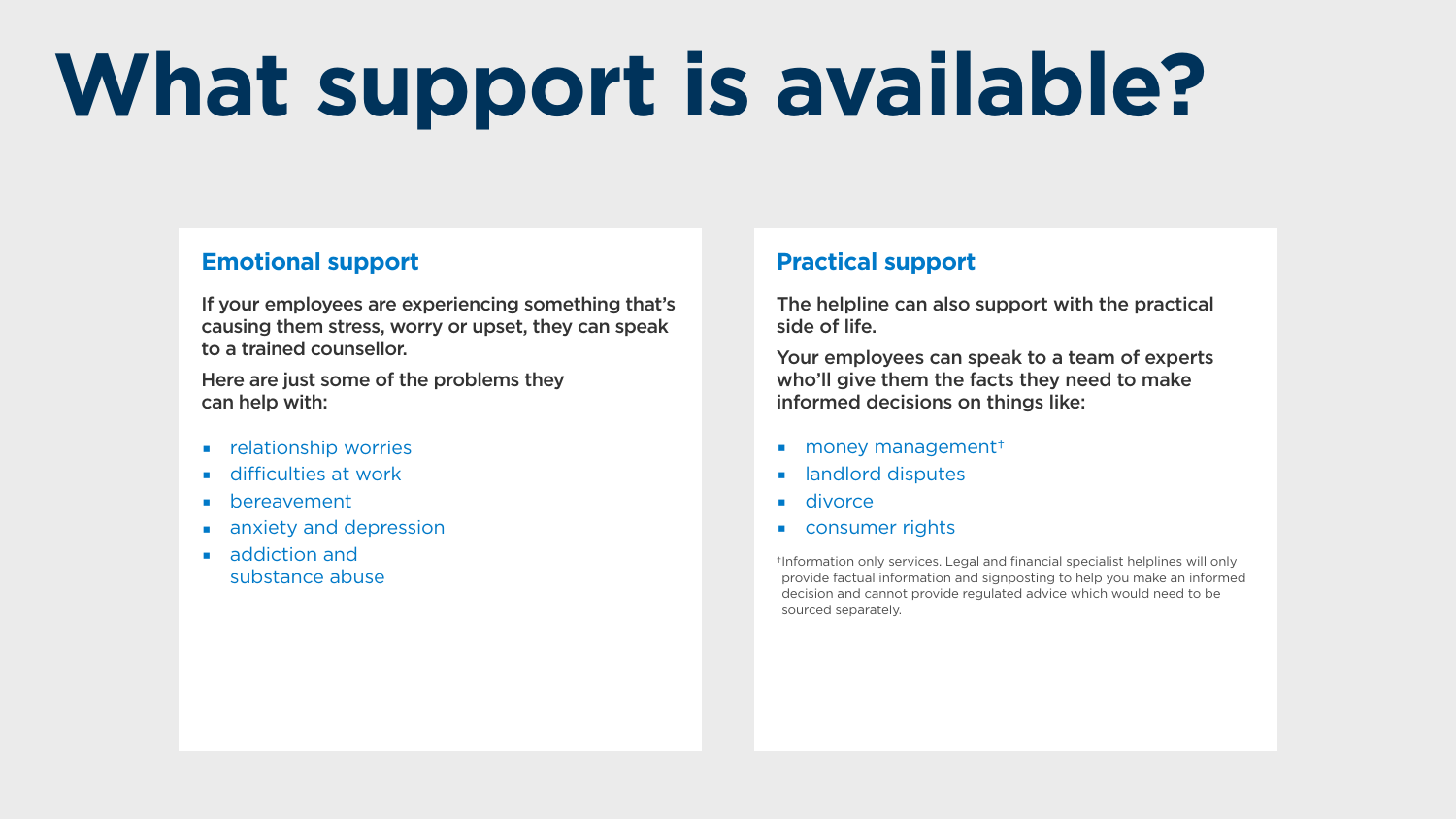![](_page_5_Picture_8.jpeg)

![](_page_5_Picture_9.jpeg)

![](_page_5_Picture_10.jpeg)

![](_page_5_Picture_12.jpeg)

# **about the service?**

![](_page_5_Picture_6.jpeg)

felt more productive **found an improvement** felt the service saved them at work.<sup>^</sup> in concentration and focus.<sup>^</sup> from taking time off work.<sup>^</sup>

![](_page_5_Picture_0.jpeg)

## We asked employees about the support they received through Healthy Minds and the positive effect on mental wellbeing is clear.

![](_page_5_Picture_2.jpeg)

^Source: EAP customer satisfaction survey, Aug 2017 – July 2018.